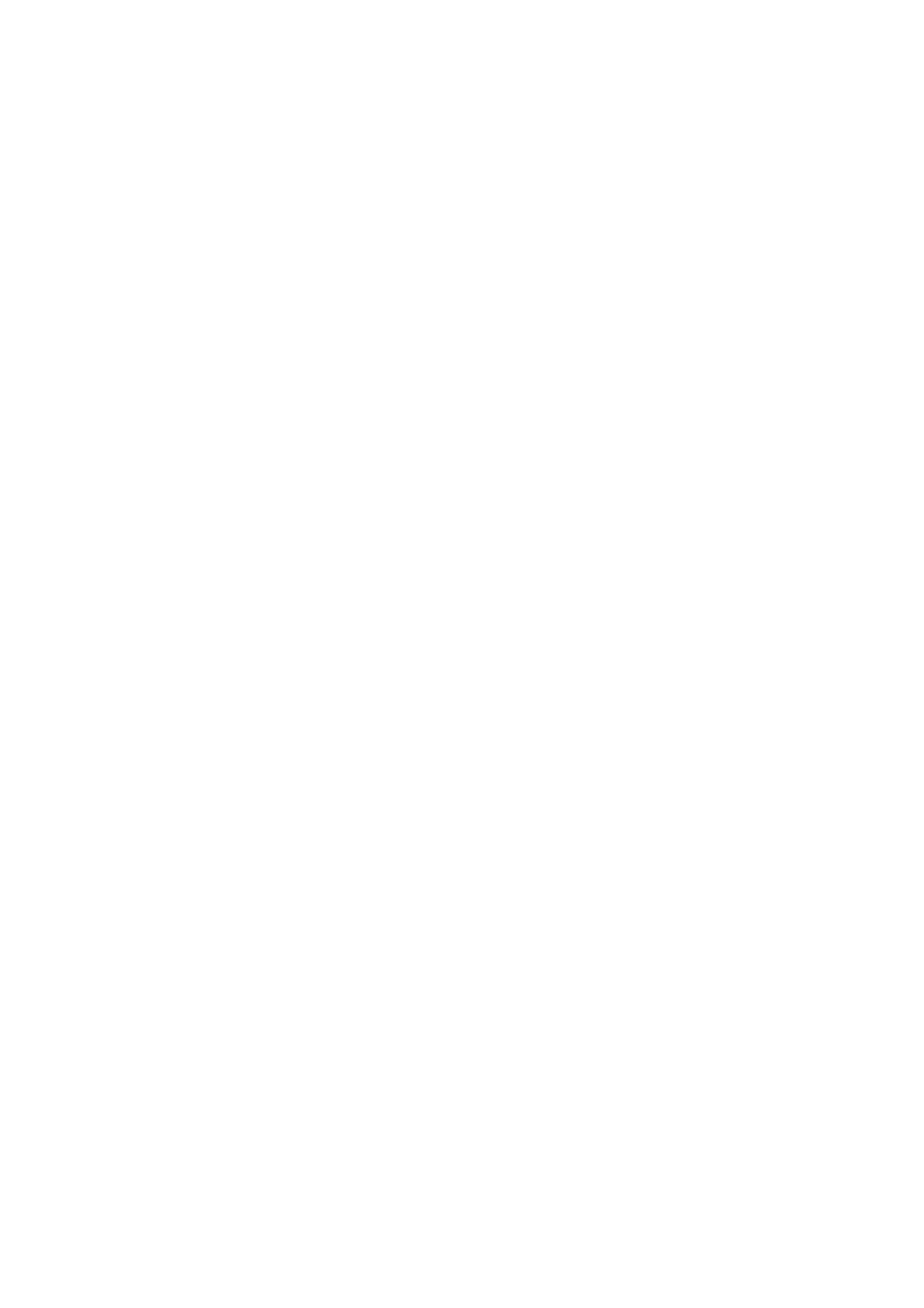### Super-activation of monogamy relations for non-additive quantum correlation measures

Zhi-Xiang Jin<sup>1,\*</sup> and Shao-Ming Fei<sup>1,2,†</sup>

 $1$ School of Mathematical Sciences, Capital Normal University, Beijing 100048, China

 $2^2$ Max-Planck-Institute for Mathematics in the Sciences, Leipzig 04103, Germany

We investigate the general monogamy and polygamy relations satisfied by quantum correlation measures. We show that there exist two real numbers  $\alpha$  and  $\beta$  such that for any quantum correlation measure Q,  $Q^x$  is monogamous if  $x \ge \alpha$  and polygamous if  $0 < x \le \beta$  for a given multipartite state ρ. For β < x < α, we show that the monogamy relation can be super-activated by finite m copies  $\rho^{\otimes m}$  of  $\rho$  for non-additive correlation measures. As detailed example, we use the negativity as the quantum correlation measure to illustrate such super activation of monogamy properties. A tighter monogamy relation is presented at last.

PACS numbers:

#### INTRODUCTION

Quantum mechanically the more a two-level system is entangled with another two-level system, the less it can be entangled with a third one [1]. This behavior, known as entanglement monogamy, has also been found in larger systems [2–7]. Monogamy of entanglement is one of the non-intuitive phenomena of quantum physics that distinguish it from classical physics. Classically, three random bits can be maximally correlated. However, it is not possible to prepare three qubits in a way that any two qubits are maximally entangled [1], i.e., a quantum system entangled with one of other subsystems limits its entanglement with the remaining ones. Moreover, the monogamy property has emerged as the ingredient in the security analysis of quantum key distribution [8].

The monogamy of entanglement has fundamental implications in some quantum information processing. For example, the lack of monogamy is considered a huge obstacle to the implementation of quantum cryptography [9, 10]. It also plays roles in detecting phases in manybody physics [11, 12], and provides information that may help us to understand the mysterious behavior of black holes [13]. Moreover, the monogamy of quantum correlation is essential for proving that asymptotic cloning is equivalent to state estimation [14] and making quantum key distribution secure [15].

For a tripartite system  $A$ ,  $B$  and  $C$ , the usual monogamy of a quantum correlation measure Q implies that the correlation  $Q_{A|BC}$  between A and BC satisfies the following inequality,

$$
Q_{A|BC} \ge Q_{AB} + Q_{AC},\tag{1}
$$

where  $Q_{AB}$  ( $Q_{AC}$ ) stands for the correlation between systems  $A$  and  $B(C)$  of the corresponding reduced bipartite system. Inequality (1) was originally proven for arbitrary three-qubit states, adopting the squared concurrence  $C^2$ as the correlation (entanglement) measure [1]. Variations of the CKW inequality and its generalizations to

N-partite systems have been presented for a number of entanglement measures in discrete as well as continuous variable systems [16–23].

Dually, the polygamy relation is quantitatively described by

$$
Q_{A|BC} \le Q_{AB} + Q_{AC}.\tag{2}
$$

Recently, polygamy inequalities have been given for multiqubit systems under various entanglement measures [24–28]. The monogamy and polygamy inequalities are also proposed in terms of non-negative power of various entanglement measures [19–21]. And a generalization of the polygamy constraint of multipartite entanglement in arbitrary dimensional quantum systems has been given in [22].

It has been shown that the concurrence, negativity and tangle adopt monogamy relations for multiqubit systems [17, 29–31]. However, it is still unclear for high dimensional systems. It has been shown that the entanglement of assistance and the entanglement of assistance associated with the Tsallis-q entropy are polygamous for any multipartite systems [23, 24, 32, 33]. The concurrence of assistance, tangle of assistance and negativity of assistance are proved to be polygamous only for multiqubit systems [30, 34, 35]. The polygamy problem for other entanglement measures remains open for high dimensional systems.

Due the importance of monogamy relations, it is also interesting to ask whether the monogamy property of a quantum state can be super-activated. Namely, if  $\rho$  does not satisfy monogamous relations with respect to some correlation measure, can the many copy state  $\rho \otimes \rho \cdots \otimes \rho$ be monogamous?

In this paper, we study the monogamy and polygamy relations for general quantum correlation measures. We show that there always exist two real numbers  $\alpha$  and  $\beta$  for any quantum correlation measures and any given quantum states:  $Q^x$  is monogamous if  $x \ge \alpha$  and polygamous if  $0 < x \leq \beta$ . For  $\beta < x < \alpha$ , we find that the monogamy property depends not only on the quantum state, the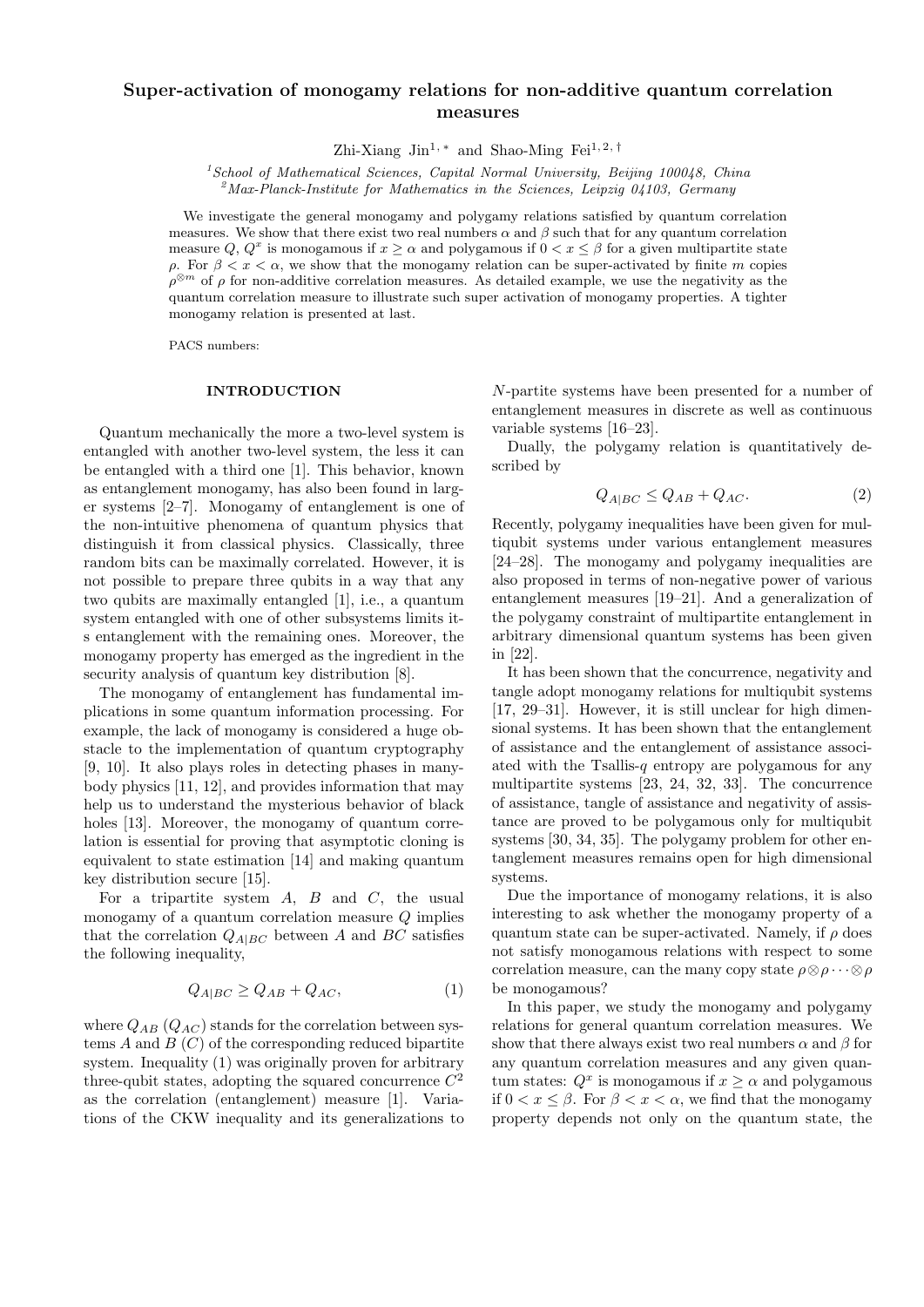quantum correlation measure, the power of the quantum corrlation measure, but also on the number of copies of the state. The phenomena is similar to the non-locality revealed by the violation of Bell inequalities. For some bipartite states that admit local hidden variable models, their non-locality can be super activated by  $m$  copies of the states [36]. Here we show that for a state which does not admit monogamous relations, the m copies of the state could satisfy monogamous relations. We use the negativity as the quantum correlation measure to illustrate such super activation of monogamy properties. We also present the definition of regularized quantum correlation measures and show that almost all regularized quantum correlation measures satisfy the monogamy relations, except for the measures which are additive. We give a tighter monogamy relation at last and generalize it to multipartite case.

Throughout this paper,  $Q(\rho_{A|B_1B_2,\cdots,B_{N-1}})$  denotes the quantum correlation of the state  $\rho_{AB_1B_2,\dots,B_{N-1}}$ under bipartite partition A and  $B_1B_2, \cdots, B_{N-1}$ . For simplicity, we denote  $Q(\rho_{AB_i})$  by  $Q_{AB_i}$ , and  $Q(\rho_{A|B_1B_2,\cdots,B_{N-1}})$  by  $Q_{A|B_1B_2,\cdots,B_{N-1}}$ .

#### MONOGAMY AND POLYGAMY RELATIONS FOR QUANTUM CORRELATION MEASURES

**[Theorem 1].** Let  $Q$  be a continuous measure of quantum correlation. For any tripartite state  $\rho_{ABC}$  in discrete finite dimensional Hilbert space, there exist real numbers  $\alpha$  and  $\beta$  such that

(1) if  $x \ge \alpha$ , then  $Q^x$  is monogamous,

$$
Q_{A|BC}^x \ge Q_{AB}^x + Q_{AC}^x,\tag{3}
$$

(2) if  $0 < y \leq \beta$ , then  $Q^y$  is polygamous,

$$
Q_{A|BC}^y \le Q_{AB}^y + Q_{AC}^y. \tag{4}
$$

[Proof]. As Q is a measure of quantum correlation, it is non-increasing under partial trace. Therefore,  $Q_{A|BC} \geq$  $\max\{Q_{AB}, Q_{AC}\}\$ for any state  $\rho_{ABC}$ . If  $Q_{A|BC} = 0$ , the result is obvious. Therefore, we assume  $Q_{A|BC} > 0$  and set  $x_1 = Q_{AB}/Q_{A|BC}$ ,  $x_2 = Q_{AC}/Q_{A|BC}$ . Clearly, there exists  $\gamma$  such that

$$
x_1^{\gamma} + x_2^{\gamma} \le 1,\tag{5}
$$

since  $x_1$  and  $x_2$  decrease when  $\gamma$  increases. Let  $f(\rho_{ABC})$  be the smallest value of  $\gamma$  that saturates the inequality (5). As Q is continuous, we obtain  $\alpha =$  $\sup_{\rho_{ABC}} f(\rho_{ABC})$ , which proves the case 1 of Theorem 1.

On the other hand, there always exists  $\delta \geq 0$  such that

$$
x_1^{\delta} + x_2^{\delta} \ge 1,\tag{6}
$$

since  $x_1$  and  $x_2$  increase when  $\delta$  decreases. Let  $g(\rho_{ABC})$ be the largest value of  $\delta$  that saturates the inequality (6). As Q is continuous, we obtain  $\beta = \inf_{\rho_{ABC}} g(\rho_{ABC}) > 0$ , which proves the case 2 of Theorem 1.

Note that the monogamy relation satisfied by  $Q^{\alpha}$  remains for larger power than  $\alpha$  [17], i.e.  $Q^{\alpha}_{A|BC} \geq$  $Q_{AB}^{\alpha} + Q_{AC}^{\alpha}$  implies that  $Q_{A|BC}^{\eta} \ge Q_{AB}^{\eta} + Q_{AC}^{\eta}$  for any  $\eta \geq \alpha$ . This power  $\alpha$  depends on the correlation measure Q and the dimension of the system [37]. Generally, it is hard to compute, especially for higher dimensional systems. The case 1 of Theorem 1 indicates that almost any correlation measures can give rise to monogamous relations for sufficient larger  $\alpha$ . Similarly, the polygamy relation of  $Q^{\beta}$  can be preserved for smaller power [38], i.e.,  $Q_{A|BC}^{\beta} \leq Q_{AB}^{\beta} + Q_{AC}^{\beta}$  implies that  $Q_{A|BC}^{\theta} \leq Q_{AB}^{\theta} + Q_{AC}^{\theta}$ for any  $0 \le \theta \le \beta$ . The polygamy power  $\beta$  also depends on the measure Q. The monogamy power  $\alpha$  is a dual concept of the polygamy power  $\beta$ . They both reflect the shareability of the correlations  $Q$  among the subsystems. In the following, we consider the monogamy relation of  $Q^x$  for  $\beta \leq x \leq \alpha$ .

#### SUPER-ACTIVATION OF MONOGAMY RELATIONS

Monogamy characterizes the distribution of quantum correlations, which depends on the quantum states, the quantum correlation measure  $Q$ , the dimension of the system, and the power  $x$  in the quantum correlation measure  $Q^x$ . In [17, 20, 39, 40] the monogamy relations are established for  $x \geq 2$  in multiqubit systems for concurrence and negativity, while for  $x \geq \sqrt{2}$  for the entanglement of formation. However, it has been proved that the monogamy inequality fails for some three-qutrite quantum states under the squared concurrence.

From Theorem 1 it is obvious that there exist states  $\rho$ such that for  $\beta \leq x \leq \alpha$ ,  $Q^x$  does not satisfy a monogamy relation. To investigate the monogamy property for such states, we define, from the inequality (1), the residual quantum correlation as,  $R(\rho_{ABC}) = Q_{A|BC} - Q_{AB} - Q_{AC}$ for tripartite case. Such residual correlation increases when Q is replaced by  $Q^x$  and x increases [20, 41], a fact that can be also deduced from Theorem 1. In other words, the residual quantum correlation  $R$  can be changed from negative to positive by varying  $x$ . This fact enables the super activation of monogamy relations, similar to super activation of non-locality [36]: a state  $\rho_{ABC}$  does not satisfy the monogamy relation, while the state  $\rho_{ABC}^{\otimes m}$ is monogamous, i.e.,  $R(\rho_{ABC}^{\otimes m}) \geq 0$  while  $R(\rho_{ABC}) \leq 0$ for some  $m > 1$ .

Here,  $\rho_{A_1A_2...A_n}^{\otimes m} = \rho_{A_{11}A_{12}...A_{1m}A_{21}...A_{2m}...A_{n1}...A_{nn}}$  $A_{ij}$  denotes the *i*-th party of the *j*-th copy of  $\rho_{A_1A_2...A_n}$ . From the definition of the residual quantum correlation, one get  $R^{(n)}(\rho_{A_1A_2...A_n}^{\otimes m}) = Q(\rho_{A_1|A_2...A_n}^{\otimes m})$  - $\sum_{i=2}^{n} Q(\rho_{A_1A_i}^{\otimes m})$ , where  $\rho_{A_1A_i}^{\otimes m} = \rho_{A_11...A_{1m}A_{i1}...A_{im}}$  ${\rm tr}_{A_{21}...A_{(i-1)m}A_{(i+1)1}...A_{nm}}(\rho_{A_{11}A_{12}...A_{1m}A_{21}...A_{2m}...A_{n1}...A_{nm}})$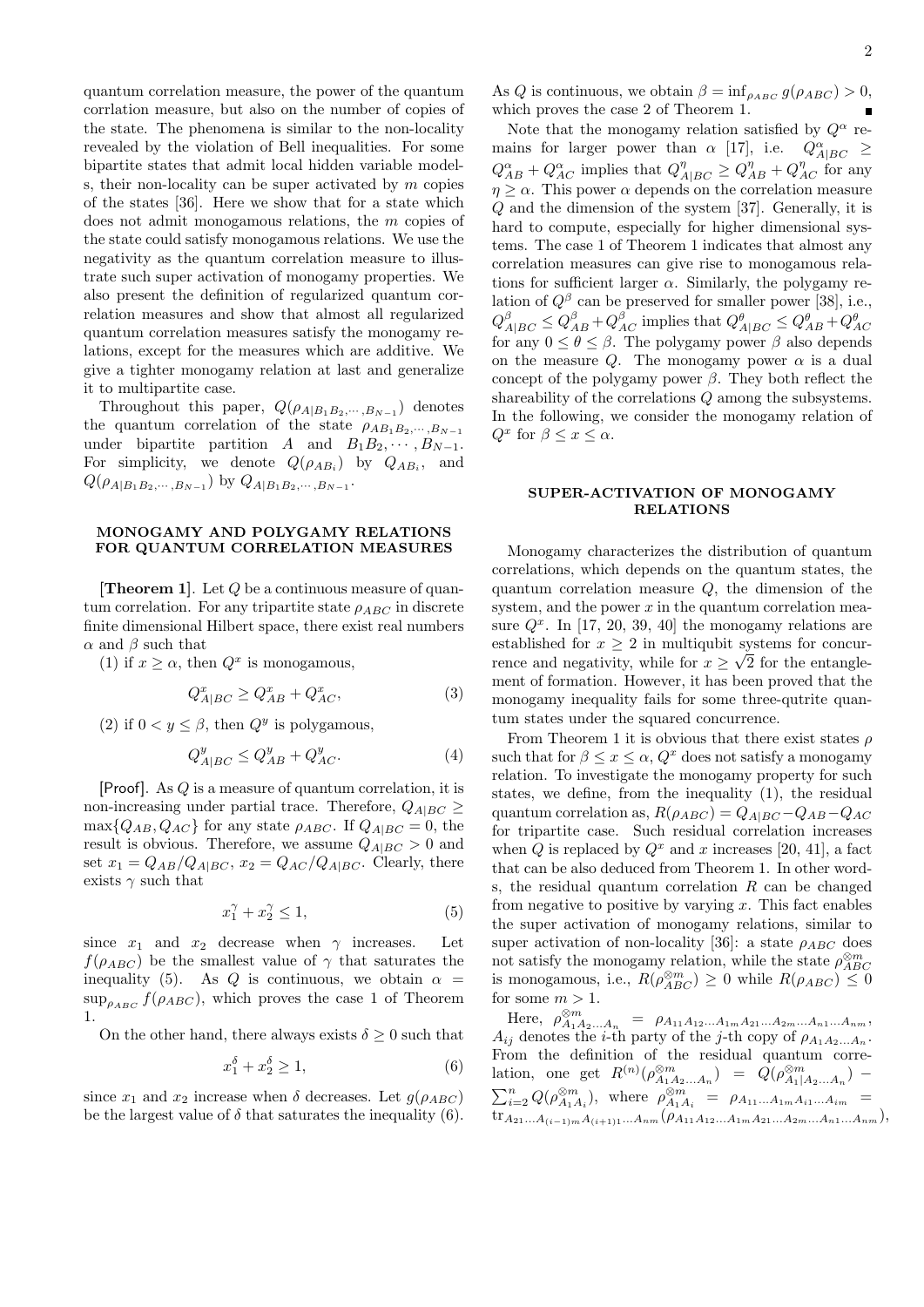$Q(\rho_{A_1|A_2...A_n}^{\otimes m}) = Q(\rho_{A_{11}A_{12}...A_{1m}|A_{21}...A_{2m}...A_{n1}...A_{nm}})$ denotes the quantum correlation between the first party and the rest ones after the m copies of  $\rho_{A_1A_2...A_n}$ , i.e., the quantum correlations between  $A_1$  and  $\overline{A}_1$ , view  $A_{11}A_{12}...A_{1m}$  and  $A_{21}...A_{2m}...A_{n1}...A_{nm}$  as  $A_1$  and  $\bar{A_1}$ , respectively, and  $Q(\rho_{A_1A_i}^{\otimes m}) = Q(\rho_{A_{11}...A_{1m}|A_{i1}...A_{im}})$  is the quantum correlation of the first party and the  $i$ -th party.

In the following, we consider the quantum correlation measures that are nonadditive. If a measure of quantum correlation is additive, i.e.,  $Q(\rho \otimes \delta) = Q(\rho) + Q(\delta)$ , then a non-monogamous state can not be changed to monogamy one by super-activation. We have the following result on super-activation of monogamy relations.

**[Theorem 2]**. Let  $Q$  be a continuous measure of quantum correlation. For any state  $\rho_{ABC}$  that  $Q^x$  does not satisfy the monogamy relation (3) for  $\beta \leq x \leq \alpha$ , there always exists a positive integer m such that

$$
Q(\rho_{A|BC}^{\otimes m}) \ge Q(\rho_{AB}^{\otimes m}) + Q(\rho_{AC}^{\otimes m}). \tag{7}
$$

[Proof]. For any state  $\rho_{AB}$  of the composite systems A and B with eigenvalues  $\lambda_i$  and the corresponding eigenstates  $|i\rangle$ , let us introduce a third system B' such that  $|\psi\rangle = \sum_i \sqrt{\lambda_i} |i\rangle |\hat{i}\rangle$  is a pure state of the tripartite system  $ABB'$ , with orthonormal basis  $|\hat{i}\rangle$  of B'. Then  $\rho_{AB} = \text{tr}_{B'}|\psi\rangle\langle\psi|$ , where  $\text{tr}_{B'}$  is the partial trace over  $B'$ . As  $\text{tr}_{B'}$  is a local operation performed on B',  $Q(\rho_{AB}) \leq Q(|\psi\rangle \langle \psi|)$ . Since  $\rho_A = \text{tr}_{BB'}|\psi\rangle\langle\psi| = \text{tr}_{B}\rho_{AB}$ , the Schmidt coefficients of  $|\psi\rangle$  are  $\sqrt{\lambda_i(\rho_A)}$ . Hence, the quantum correlation has the form,  $Q(|\psi\rangle\langle\psi|) = f(\vec{\lambda}(\rho_A))$ , where f is a function of  $\vec{\lambda}(\rho_A)$  given by the nonzero eigenvalues of the state  $\rho_A$ . Thus,  $Q(\rho_{AB})$  depends on  $\rho_A$  only and  $Q(\rho_{AB}) \leq f(\vec{\lambda}(\rho_A)).$  Therefore, there exists a positive number  $0 \le L \le 1$  such that  $Q(\rho_{AB}) = Lf(\vec{\lambda}(\rho_A))$ , and  $Q^k(\rho_{AB}) = L^k f^k(\vec{\lambda}(\rho_A)) = g(\vec{\lambda}^k(\rho_A)),$  where k is a positive integer,  $\vec{\lambda}^k(\rho_A) = (\lambda_1^k(\rho_A), ..., \lambda_{r_A}^k(\rho_A)),$  and g is a function of  $\lambda_i^k(\rho_A)$ ,  $i = 1, 2, ..., r_A$ ,  $r_A$  is the rank of the reduced density matrix  $\rho_A$ . Let us now consider  $\rho_{AB}^{\otimes m}$ . Since the eigenvalues of  $\rho_{AB}^{\otimes m}$  are  $\{\lambda_i^m\}, i = 1, 2, ..., r_{AB}$ ,  $r_{AB}$  is the rank of density matrix  $\rho_{AB}$ , which are the elements of the function  $Q^m(\rho_{AB})$ . Using the Theorem 1, we have that there always exits a positive integer  $m$  such that the inequality (7) holds.

As an example let us consider the three qubits  $W$  state,  $|W\rangle_{ABC} = \frac{1}{\sqrt{2}}$  $\frac{1}{3}(|100\rangle + |010\rangle + |001\rangle)$ , which does not satisfy the usual monogamy relation (1) [19, 20]. We consider the super activation of monogamy relations for W states under the entanglement measure negativity. Given a bipartite state  $\rho_{AB}$ , the negativity is defined by [42],  $N(\rho_{AB}) = (||\rho_{AB}^{T_A}|| - 1)/2$ , where  $\rho_{AB}^{T_A}$  is the partial transpose with respect to the subsystem  $A$ , the partial transpose with respect to the subsystem  $\frac{A}{|X|}$ ,<br> $\left| |X| \right|$  denotes the trace norm of X, i.e  $\left| |X| \right| = \text{Tr} \sqrt{XX^{\dagger}}$ . Negativity is a computable measure of entanglemen-



FIG. 1: Solid (red) line is the negativity  $N_c$  of  $|W\rangle_{ABC}^{\otimes m}$ , dashed (blue) line is the sum of the negativity  $N_c$  of  $\rho_{AB}^{\otimes m}$ and  $\rho_{AC}^{\otimes m}$ .

t, and is a convex function of  $\rho_{AB}$ . For any bipartite pure state  $|\psi\rangle_{AB}$  in  $d \otimes d'$   $(d \leq d')$  quantum system with Schmidt decomposition  $|\psi\rangle_{AB} = \sum_{i=0}^{d-1} \sqrt{\lambda_i} |ii\rangle$ , ightharpoont  $|\psi_{AB} - \psi_{i}| \omega_{i}$ ,<br>  $\lambda_i \geq 0$ ,  $\sum_{i=0}^{d-1} \lambda_i = 1$ , the negativity  $N(\rho_{AB})$  is given by  $N(|\psi\rangle_{AB}) = 2\sum_{i \leq j} \sqrt{\lambda_i \lambda_j} = (\text{Tr}\sqrt{\rho_A})^2 - 1$ , where  $\lambda_i$  are the eigenvalues of the reduced density matrix of  $|\psi\rangle_{AB}$ . For a mixed state  $\rho_{AB}$ , the convex-roof of entanglement negativity (CREN) is defined by

$$
N_c(\rho_{AB}) = \min \sum_i p_i N(|\psi_i\rangle_{AB}),\tag{8}
$$

where the minimum is taken over all possible pure state decompositions  $\{p_i, \, |\psi_i\rangle_{AB}\}$  of  $\rho_{AB}$ . From [30, 43],  $N_c^x$ satisfies the monogamy relation if  $x \geq 2$  for states in  $2 \otimes 2 \otimes 2^n$  systems. It is easy to get that  $x = 2$  for the W-class states [19, 20]. And  $N_c$  (the case  $x = 1$ ) itself is not monogamous for the W states. Consider m copies of the W states. We have  $N_c(|W\rangle_{A|BC}^{\otimes m}) = \frac{1}{2}[(1+\frac{4\sqrt{2}}{3})^m-1],$  $N_c(\rho_{AB}^{\otimes m}) = N_c(\rho_{AC}^{\otimes m}) = \frac{1}{2}[(1 + \frac{4}{3})^m - 1]$ , where  $\rho_{AB}$  and  $\rho_{AC}$  are the reduced states of  $|W\rangle_{ABC}$ . The relation between  $N_c(|W\rangle_{A|BC}^{\otimes m})$  and the summation of  $N_c(\rho_{AB}^{\otimes m})$ and  $N_c(\rho_{AC}^{\otimes m})$  is shown in Fig. 1. From Fig. 1 one can see that  $|W\rangle_{ABC}^{\otimes m}$  satisfy the monogamy inequality for  $m > 3$ .

Similar to violation of Bell inequalities, which can be enhanced by super-activation, the monogamy relations can be also super-activated. The monogamy relation satisfied by the x-th power of a quantum correlation measure Q can be revealed by finite copies of a state for  $\beta < x < \alpha$ . We can define the regularized quantum correlation measure of Q as  $Q^{\infty}(\rho) = \lim_{m \to \infty} \frac{1}{m} Q(\rho^{\otimes m})$ . Thus, from the conclusion of Theorem 2, it is easy to get  $Q^{\infty}(\rho_{A|BC}) \geq Q^{\infty}(\rho_{AB}) + Q^{\infty}(\rho_{AC}).$ 

It is clear that monogamy is a property of both the quantum state and quantum correlation measure. From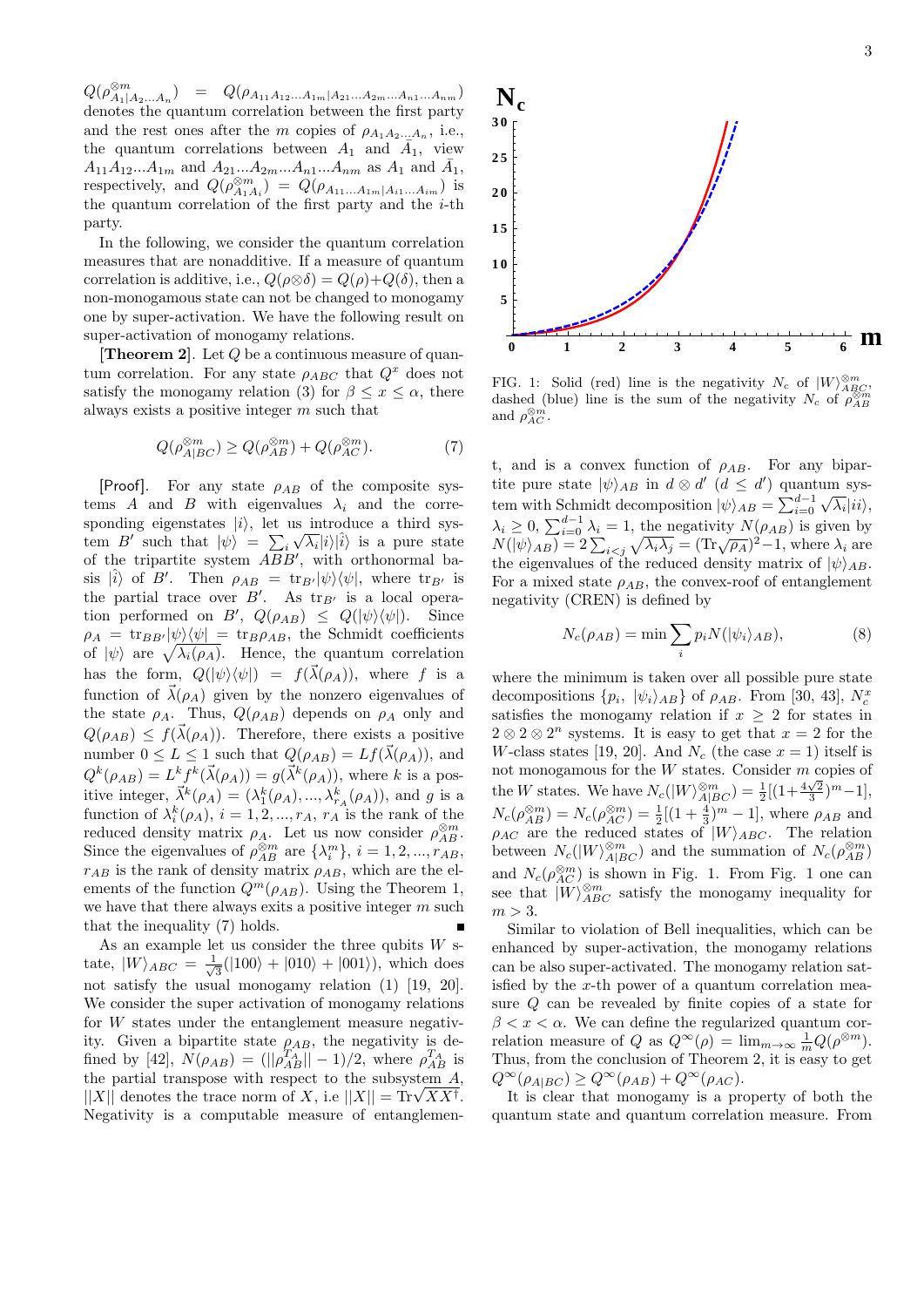the results of Theorem 1 and Theorem 2, the monogamy relation may also depend on the power of the correlation measure and the number of copies. However, not all quantum correlation measures are able to make a quantum state from being non-monogamous to monogamous by finite copies, such as any quantum correlation measures satisfying the property of additivity,  $Q(\rho^{\otimes m})$  =  $m Q(\rho)$ . Moreover, there are special classes of states, which are always monogamous for any quantum correlation measures. For example, the generalized  $n$ -partite GHZ-class state admitting the multipartite Schmidt decomposition [44, 45],  $|\psi\rangle_{A_1A_2\cdots A_n} = \sum_{i=1} \lambda_i |i_1\rangle \otimes |i_2\rangle \otimes$  $\cdots \otimes |i_n\rangle, \sum_i \lambda_i^2 = 1, \lambda_i > 0$ , for which we always have  $E(|\psi\rangle_{A_1|A_2\cdots A_n}) > 0$ , while  $E(\rho_{A_1A_i}) = 0$  for al $l \ i = 2, \cdots, n$ , for any quantum entanglement measures  $E_{\cdot}$ 

Remark. In Ref. [36], the authors have shown that quantum nonlocality can be super-activated. For some bipartite states that admit local hidden variable models, their non-locality can be super-activated by copies of the states. There are quantum states whose Bell violations can be arbitrarily enlarged by increasing the dimensions. Similarly, for super-activation of monogamy relations, by increasing the number  $m$  of the copies, the monogamy relations can be always super-activated for non-additive quantum correlation, e.g, under the regularized quantum correlation measure. From Fig. 1, one sees that the residual correlation can be made arbitrarily large by increasing the number of copies.

#### SUPER ACTIVATION OF MONOGAMY RELATIONS FOR MULTIPARTITE SYSTEMS

Theorem 1 can be generalized to the multipartite systems. For any *n*-partite state  $\rho_{A_1A_2\cdots A_n}$ , one can view  $A_1$ ,  $A_2$  and  $A_3 \cdots A_n$  as A, B and C, respectively, in Theorem 1. Then by partitioning the last system  $C$  into two subsystems  $A_3$  and  $A_4 \cdots A_n$ , one can apply the Theorem1 repeatedly. We have the following result.

**[Theorem 3].** Let  $Q$  be a continuous measure of quantum correlation. For any state  $\rho_{A_1A_2\cdots A_n}$ , there exist real numbers  $\alpha$  and  $\beta$  such that

(1) if  $x \ge \alpha$ , then  $Q^x$  is monogamous,

$$
Q_{A_1|A_2\cdots A_n}^x \ge \sum_{j=2}^n Q_{A_1A_j}^x; \tag{9}
$$

(2) if  $0 < y \leq \beta$ , then  $Q^y$  is polygamous,

$$
Q_{A_1|A_2\cdots A_n}^y \le \sum_{j=2}^n Q_{A_1A_j}^y. \tag{10}
$$

Similarly concerning the Theorem 2, we have for multipartite system:

**[Theorem 4].** Let  $Q$  be a continuous measure of quantum correlation. For any state  $\rho_{A_1 A_2 \cdots A_n}$  that  $Q^x$  does not satisfy the monogamy relation (9) for  $\beta \leq x \leq \alpha$ , there always exists a positive integer  $m$  such that

$$
Q(\rho_{A_1|A_2...A_n}^{\otimes m}) \ge \sum_{j=2}^n Q(\rho_{A_1A_j}^{\otimes m}).
$$
 (11)

Let us consider the entanglement measure negativity  $N_c$ , and a class of *n*-qudit quantum states  $|W_n^d\rangle_{A_1\cdots A_n} = \sum_{i=1}^{d-1} (a_{1i}|i0\cdots 0\rangle + \cdots + a_{ni}|00\cdots i\rangle),$  with  $\sum_{s=1}^{n} \sum_{i=1}^{d-1} |a_{si}|^2 = 1$ . First, we prove the negativity  $N_c$ of  $|W_n^d\rangle_{A_1A_2\cdots A_n}$  does not satisfy the usual monogamy inequality  $(1)$ . Then, we find the positive integer m such that the monogamy relation for  $|W_n^d\rangle_{A_1A_2...A_n}^{\otimes m}$  is established.

The reduced density matrix  $\rho_{A_1}$  of  $|W_n^d\rangle_{A_1A_2\cdots A_n}$  with respect to the subsystem  $A_1$  is given by

$$
\rho_{A_1} = \text{Tr}_{A_2 \cdots A_n}(|W_n^d\rangle_{A_1 A_2 \cdots A_n} \langle W_n^d|)
$$
  
= 
$$
\sum_{i,j=1}^{d-1} a_{1i} a_{1j^*} |i\rangle_{A_1} \langle j| + \Omega_1 |0\rangle_{A_1} \langle 0|,
$$
 (12)

where  $\Omega_1 = \sum_{s=2}^n \sum_{i=1}^{d-1} |a_{si}|^2 = 1 - \sum_{j=1}^{d-1} |a_{1j}|^2$ . From the definition of the negativity and Eq.  $(12)$ , we have

$$
N_c(|W_n^d\rangle_{A_1|A_2\cdots A_n}) = (\text{Tr}\sqrt{\rho_{A_1}})^2 - 1
$$
  
=  $2\sqrt{(1 - \Omega_1)\Omega_1}$ . (13)

The two-qudit reduced density matrix  $\rho_{A_1A_2}$  of  $|W_n^d\rangle_{A_1A_2\cdots A_n}$ , similar for  $\rho_{A_1A_s}$ ,  $s = 2, \cdots, n$ , is given by

$$
\rho_{A_1 A_2} = \text{Tr}_{A_3 \cdots A_n}(|W_n^d\rangle_{A_1 A_2 \cdots A_n} \langle W_n^d|)
$$
  
= 
$$
\sum_{i,j=1}^{d-1} (a_{1i} a_{1j^*} |i0\rangle_{A_1 A_2} \langle j0| + a_{1i} a_{2j^*} |i0\rangle_{A_1 A_2} \langle 0j| + a_{2i} a_{1j^*} |0i\rangle_{A_1 A_2} \langle 0j| + a_{2i} a_{1j^*} |0i\rangle_{A_1 A_2} \langle 00|, \qquad (14)
$$

where  $\Omega_2 = 1 - \sum_{j=1}^{d-1} (|a_{1j}|^2 + |a_{2j}|^2)$ . Note that, by using the following two un-normalized states

$$
|\hat{x}\rangle_{A_1A_2} = \sum_{i=1}^{d-1} (a_{1i}|i0\rangle_{A_1A_2} + a_{2i}|0i\rangle_{A_1A_2}),
$$
  

$$
|\hat{y}\rangle_{A_1A_2} = \sqrt{\Omega_2}|00\rangle_{A_1A_2},
$$
 (15)

 $\rho_{A_1A_2}$  in Eq. (14) can be represented as

$$
\rho_{A_1 A_2} = |\hat{x}\rangle_{A_1 A_2} \langle \hat{x} | + |\hat{y}\rangle_{A_1 A_2} \langle \hat{y} |.
$$
 (16)

For any pure state decomposition

$$
\rho_{A_1 A_2} = \sum_h |\hat{\phi}_h\rangle_{A_1 A_2} \langle \hat{\phi}_h|,\tag{17}
$$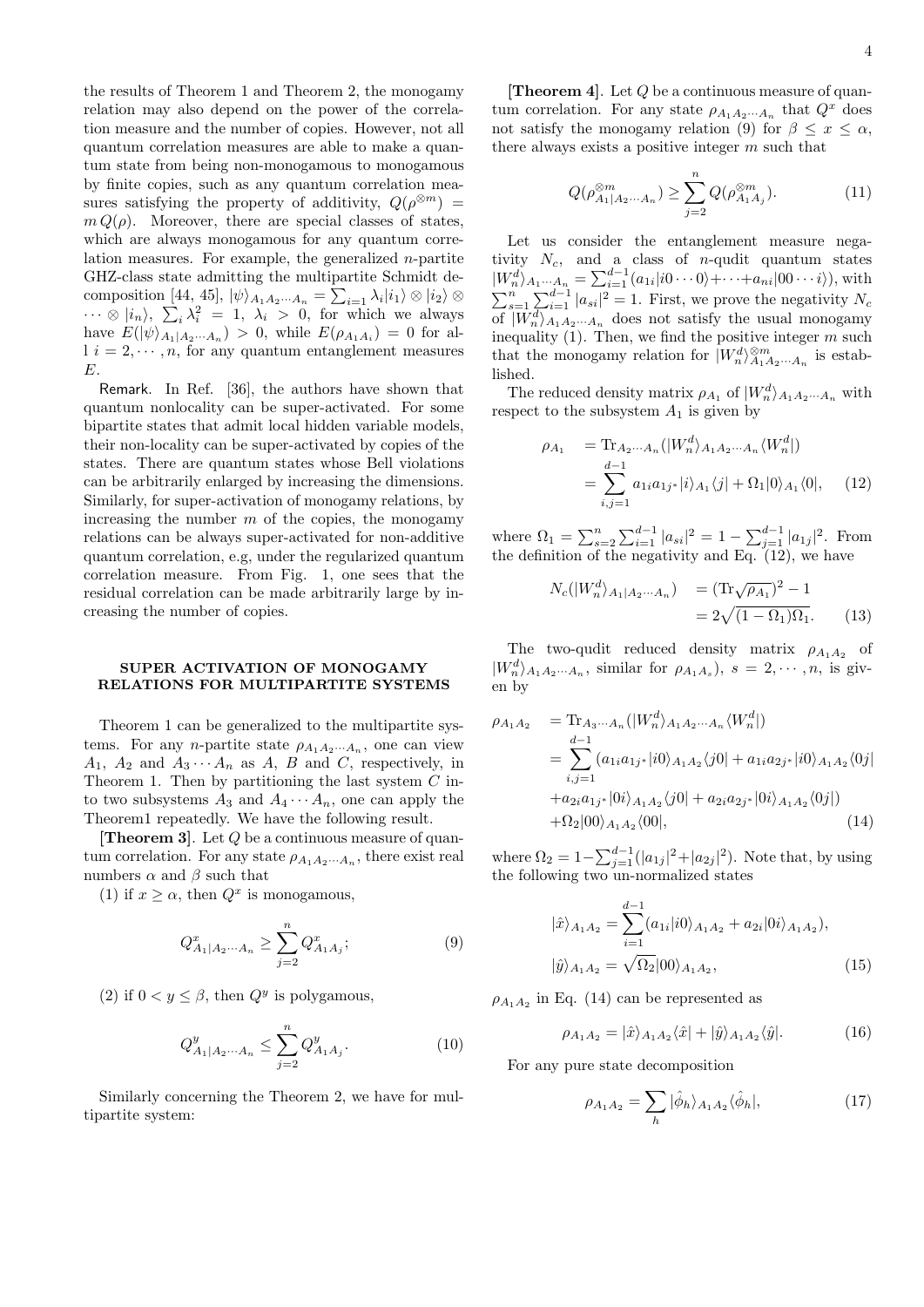where  $|\hat{\phi}_h\rangle_{A_1A_2}$  is an un-normalized state in two-qudit subsystem  $A_1A_2$ , there exists a unitary matrix u with entries  $u_{hl}$  such that

$$
|\hat{\phi}_h\rangle_{A_1A_2} = u_{h1}|\hat{x}\rangle_{A_1A_2} + u_{h2}|\hat{y}\rangle_{A_1A_2},\tag{18}
$$

for each h. For the normalized state  $|\phi_h\rangle_{A_1A_2}$  =  $|\hat{\phi}_h\rangle_{A_1A_2}/\sqrt{p_h}$  with  $p_h = |\langle \hat{\phi}_h | \hat{\phi}_h \rangle|$ , the pure state negativity is give by

$$
N_c(|\phi_h\rangle_{A_1A_2}) = \frac{2}{p_h}|u_{h2}|^2 \sqrt{(1-\Omega_1)(\Omega_1-\Omega_2)}
$$
  
= 
$$
\frac{2}{p_h}|u_{h2}|^2 \sqrt{(1-\Omega_1)\sum_{i=1}^{d-1}|a_{2i}|^2}
$$
 (19)

for each h.

From Eq.  $(8)$  and Eq.  $(19)$ , we have

$$
N_c(\rho_{A_1 A_2}) = \min_{\{p_h, |\phi_h\rangle\}} \sum_h p_h N_c(|\phi_h\rangle)_{A_1 A_2}
$$
  
= 
$$
\min_{\{p_h, |\phi_h\rangle\}} \sum_h 2|u_{h2}|^2 \sqrt{(1 - \Omega_1) \sum_{i=1}^{d-1} |a_{2i}|^2}
$$
  
= 
$$
2 \sqrt{(1 - \Omega_1) \sum_{i=1}^{d-1} |a_{2i}|^2},
$$
 (20)

where the last equality is due to the choice of  $u_{h2}$  from the unitary matrix  $u$ . Here we note that the minimum average of the CREN in Eq. (20) does not depend on the choice of the pure state decomposition of  $\rho_{A_1A_2}$ , which simplifies the minimization problem.

By using an analogous method, we have

$$
N_c(\rho_{A_1 A_s}) = 2\sqrt{(1 - \Omega_1) \sum_{i=1}^{d-1} |a_{si}|^2},
$$
 (21)

for each  $s = 2, \dots, n$ .

From Eq. (13) and Eq. (21), one can easily obtain that  $N_c(|W_n^d\rangle_{A_1|A_2\cdots A_n}) \leq \sum_{s=2}^n N_c(\rho_{A_1A_s})$ . Therefore,  $N_c$  is not monogamous for the state  $|W_n^d\rangle_{A_1A_2\cdots A_n}$ .

Now let us consider m copies of the state  $|W_n^d\rangle_{A_1A_2\cdots A_n}$ ,  $|W_n^d\rangle_{A_1A_2\cdots A_n}^{\otimes m}$ . We get  $N_c(|W_n^d\rangle_{A_1|A_2\cdots A_n}^{\otimes m}) = \frac{1}{2} \big[(1 + 4\sqrt{(1 - \Omega_1)\Omega_1})^m - 1\big],$ and  $N_c(\rho_{A_1A_s}^{\otimes m}) = \frac{1}{2} \left[ (1 + 4\sqrt{(1 - \Omega_1) \sum_{i=1}^{d-1} |a_{si}|^2})^m - 1 \right]$ for  $s = 2, \dots, n$ . Since  $1 + 4\sqrt{(1 - \Omega_1)\Omega_1}$  >  $1 + 4\sqrt{(1 - \Omega_1) \sum_{i=1}^{d-1} |a_{si}|^2} > 1, s = 2, \cdots, n, \text{ it}$ is always possible to choose some positive integer  $m$  such that the monogamy relation holds. For example, let  $d = 2$ ,  $n = 5$ ,  $a_{11} = \cdots = a_{51} = \frac{1}{\sqrt{5}}$ . Then  $N_c(|W_5^2\rangle_{A_1|A_2...A_5}^{^{\infty m}}) = \frac{1}{2}[(\frac{13}{5})^m - 1],$  and  $N_c(\rho_{A_1A_s}^{\otimes m}) = \frac{1}{2}[(\frac{9}{5})^m - 1]$  for  $s = 2, \dots, 5$ . It is



FIG. 2: Solid (red) line is the negativity  $N_c(|W_5^2\rangle_{A_1|A_2\cdots A_5}),$ dashed (blue) line is the summation of negativity of  $\rho_{A_1A_s}$ ,  $s=2,\cdots,5.$ 

easy to prove that the monogamy relation is satisfied for  $m > 4$ , see Fig. 2.

To illustrate the relations among the super-activation of monogamy property, the number  $m$  of the copies and the number  $n$  of the subsystems, let us consider the case  $a_{ij} = \frac{1}{\sqrt{nd}}$ ,  $i = 1, 2, ..., n$ ,  $j = 1, 2, ..., d$ . We have  $N_c(|W_n^d\rangle_{A_1|A_2...A_n}^{n}$  =  $\frac{1}{2}[(1 + \frac{4\sqrt{n-1}}{n})^m - 1]$ , and  $N_c(\rho_{A_1A_s}^{\otimes m}) = \frac{1}{2}[(1+\frac{4}{n})^m-1]$  for each  $s = 2, \dots, n$ . Therefore,  $N_c(|W_n^d\rangle_{A_1|A_2...A_n}^{\otimes m}) - \sum_{s=2}^n N_c(\rho_{A_1A_s}^{\otimes m}) = \frac{1}{2}[(1 +$  $\frac{4\sqrt{n-1}}{n}$  $)^{m}$  –  $(n-1)(1+\frac{4}{n})^{m}$  +  $n-2$ ]  $\equiv f(n,m)$ . Fig. 3 shows that to keep  $f(n, m) \geq 0$ , with the increase of the number  $n$  of subsystems, the number  $m$  of the copies should also increase. When  $n$  tends to infinity,  $f(n, m)$  is 0 for any m. And if m is sufficiently large, the monogamy relation is always satisfied. Here, from the conclusion of Theorem 2, the regularized quantum correlation measure always satisfies the monogamy relation,  $Q^{\infty}(\rho_{A_1|A_2\cdots A_n}^{\otimes m}) \ge \sum_{j=2} Q^{\infty}(\rho_{A_1A_j}^{\otimes m})$ .

#### TIGHTER MONOGAMY RELATION OF MULTIPARTITE SYSTEMS

In the following, we show that these monogamy inequalities satisfied by the quantum correlation measures can be further refined and become tighter.

**Theorem 5.** Let  $Q$  be a continuous measure of quantum correlation. For any tripartite state  $\rho_{ABC}$ , if  $Q_{AB} \geq Q_{AC}$ , then for any real mumber  $s \geq 1$ , we have

$$
Q_{A|BC}^t \ge Q_{AB}^t + (2^s - 1)Q_{AC}^t,\tag{22}
$$

where  $t = s\alpha$ , where  $\alpha$  is given in Theorem 1.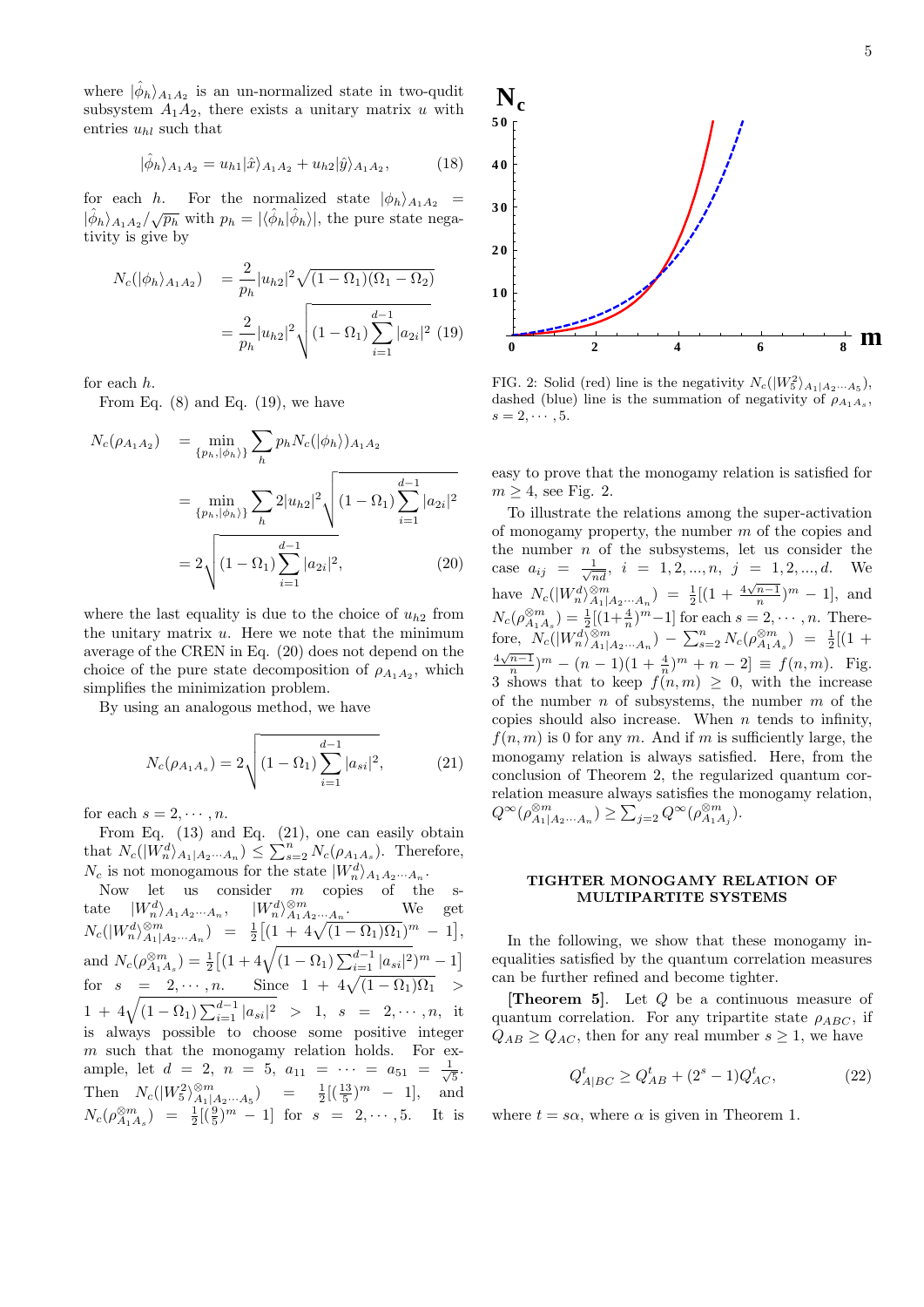

FIG. 3:  $m$  is the number of the copies;  $n$  is the number of the subsystems; z represents the value of the function  $f(n, m)$ (red surface). The blue surface is zero plane of z.

[Proof]. By using the inequality  $(1+t)^x \geq 1+(2^x-1)t^x$ ,  $0 \leq t \leq 1, x \in [1, \infty)$ , we have

$$
Q_{A|BC}^{xs} \ge (Q_{AB}^x + Q_{AC}^x)^s
$$
  
=  $Q_{AB}^{xs} \left(1 + \frac{Q_{AC}^x}{Q_{AB}^x}\right)^s$   
 $\ge Q_{AB}^{xs} \left[1 + (2^s - 1) \left(\frac{Q_{AC}^x}{Q_{AB}^x}\right)^s\right]$   
=  $Q_{AB}^{xs} + (2^s - 1)Q_{AC}^{xs}$ .

As the subsystems  $A$  and  $B$  are equivalent in this case, we have assumed that  $Q_{AB} \geq Q_{AC}$  without loss of generality. Moreover, if  $Q_{AB} = 0$ , we have  $Q_{AB} = Q_{AC} = 0$ : the lower bound becomes trivially zero.

Since for  $s \geq 1$ ,  $2^s - 1 \geq 1$ ,  $(22)$  in Theorem 5 gives a tighter monogamy relation, with larger lower bounds, than (3) in Theorem 1. For multipartite state, we can also have a tighter monogamy relation.

**[Theorem 6].** For multipartite state  $\rho_{A_1A_2\cdots A_n}$  ∈ and a continuous measure  $Q$  of quantum correlation, if  $Q_{A_1A_i} \geq Q_{A_1|A_{i+1}\cdots A_n}$  for  $i = 2, \cdots, m$ , and  $Q_{A_1A_j} \leq$  $Q_{A_1|A_{j+1}\cdots A_n}$  for  $j = m+1, \cdots, n-1, \forall 2 \le m \le n-2$ ,  $n \geq 4$ , we have

$$
Q_{A_1|A_2\cdots A_n}^t \ge
$$
  
\n
$$
Q_{A_1A_2}^t + (2^s - 1)Q_{A_1A_3}^t + \cdots + (2^s - 1)^{m-2}Q_{A_1A_m}^t
$$
  
\n
$$
+ (2^s - 1)^m (Q_{A_1A_{m+1}}^t + \cdots + Q_{A_1A_{n-1}}^t)
$$
  
\n
$$
+ (2^s - 1)^{m-1} Q_{AB_n}^t
$$
\n(23)

for  $t = s\alpha$ ,  $s > 1$ , with  $\alpha$  given in Theorem 1.

[Proof]. From the inequality (22), we have

$$
Q_{A_1|A_2\cdots A_n}^t
$$
  
\n
$$
\geq Q_{A_1A_2}^t + (2^s - 1)Q_{A_1|A_3\cdots A_n}^t
$$
  
\n
$$
\geq \cdots
$$
  
\n
$$
\geq Q_{A_1A_2}^t + (2^s - 1)Q_{A_1A_3}^t + \cdots + (2^s - 1)^{m-2}Q_{A_1A_m}^t
$$
  
\n
$$
+ (2^s - 1)^{m-1}Q_{A_1|A_{m+1}\cdots A_n}^t.
$$
\n(24)

Similarly, as  $Q_{A_1A_j} \leq Q_{A_1|A_{j+1}\cdots A_n}$  for  $j = m +$  $1, \cdots, n-1$ , we get

$$
Q_{A_1|A_{m+1}\cdots A_n}^t
$$
  
\n
$$
\geq (2^s - 1)Q_{A_1A_{m+1}}^t + Q_{A_1A_{m+2}\cdots A_n}^t
$$
  
\n
$$
\geq (2^s - 1)(Q_{A_1A_{m+1}}^t + \cdots + Q_{A_1A_{n-1}}^t)
$$
  
\n
$$
+ Q_{A_1A_n}^t.
$$
\n(25)

Combining (24) and (25), we have Theorem 6.

#### **CONCLUSION**

Entanglement monogamy and polygamy are fundamental properties of quantum multipartite states. We have studied the monogamy and polygamy relations related to general measures of quantum correlation. We have shown that there always exist two real numbers  $\alpha$  and  $\beta$  for any non-additive quantum correlation measures and any given quantum state:  $Q<sup>x</sup>$  is monogamous if  $x > \alpha$  and polygamous if  $0 < x < \beta$ .

For  $\beta < x < \alpha$ , depending on the detailed quantum correlation measures, quantum states may satisfy neither the monogamy nor the polygamy relations. However, similar to the non-locality revealed by the violation of Bell inequalities, where for some bipartite states that admit local hidden variable models, their non-locality can super-activated by  $m$  copies of the states [36], we have shown that for a state which does not admit monogamous relations under  $Q^x$ ,  $\beta < x < \alpha$ , the m copies of the state could satisfy monogamous relations. We have used the negativity as the quantum correlation measure to illustrate such super-activation of monogamy properties. Concerning infinitely many copies we have the regularized quantum correlation measures satisfying the monogamy relations. A tighter monogamy relation has also been given to any quantum correlation measures.

Acknowledgments This work is supported by the National Natural Science Foundation of China(NSFC) under Grants No. 11847209, No. 11675113; Key Project of Beijing Municipal Commission of Education under No. KZ201810028042.

<sup>∗</sup> Corresponding author: jzxjinzhixiang@126.com